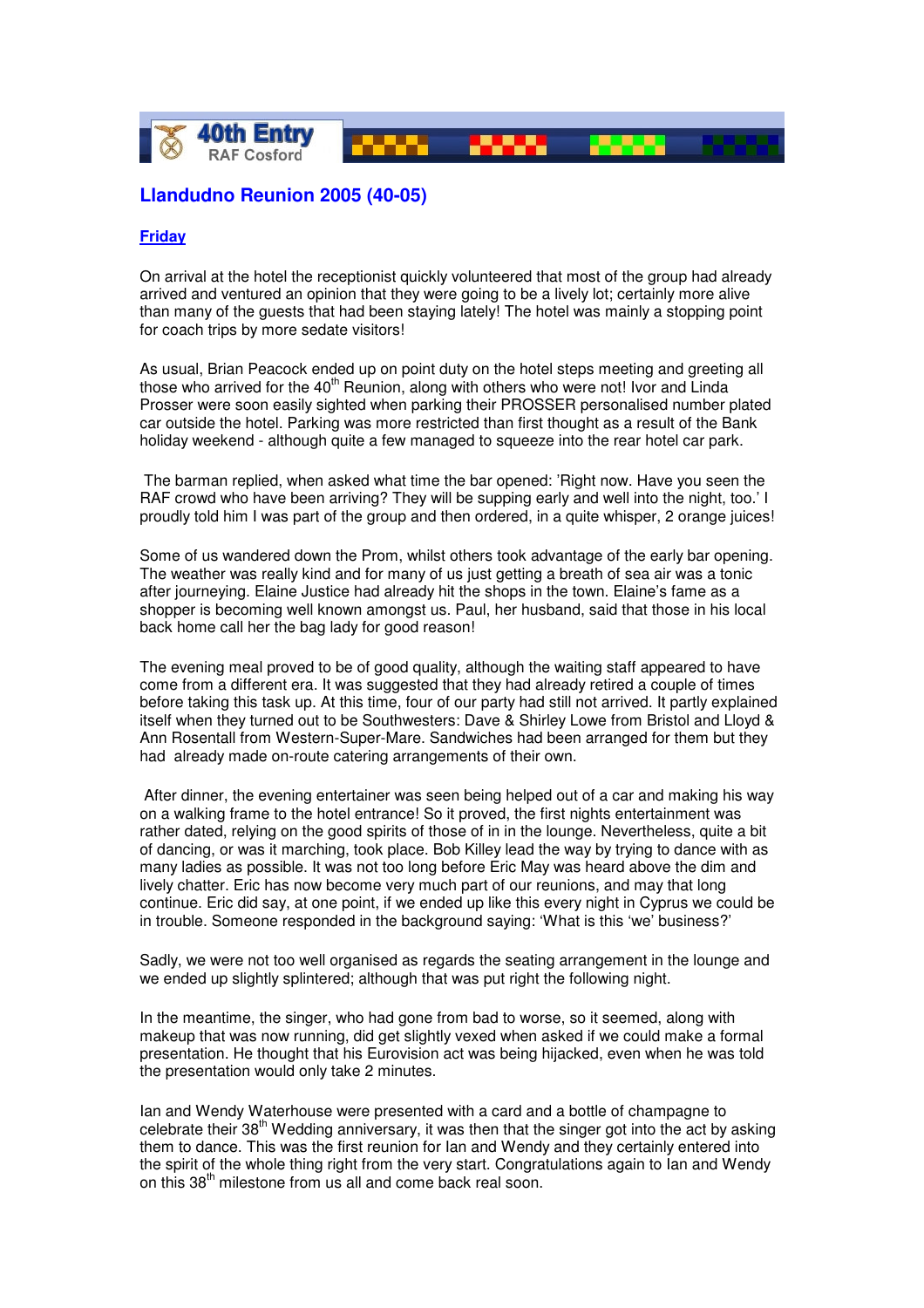Along with this, a collection was made for Joyce Cutbush, who had recently undergone a hip operation. It was agreed that flowers would be a most appropriate gift so Vern and Pat Phillips kindly made the arrangements for this. The flowers were duly delivered to Joyce on the Saturday, so we are hoping for her speedy recovery so they can once again join us in future reunions.

The evening went well with photos and other memorabilia being passed around. It was not until I saw an old photo of Tony Sharrat, with his distinctive haircut, that I fully recognised him from boys. I think even his wife Susie was impressed with that long-ago hairstyle! The evening was a great success and ended early as we had a packed day ahead and we had some weary travellers amongst us. Already, old acquaintances had been revived and new ones quickly made - a really good omen for the future of our reunions.

#### **Saturday**

Breakfast was at 0815 (still a parade, which can't be missed!) and one of the waiting staff, without mercy, reprimanded anyone who was late - this evoked memories of spending jankers in the tin room. This customer care would reflect later in the tips not left for the waiting staff and the observation made to the hotel about the forgotten maxim that the customer is always right - the hotel did promise that they would address this with the well known 'individual' who had previous form for this behaviour.

 Much to our surprise, Tom & Wendy Davis left the reunion venue. It was later found that their house minders, come cat sitter, had sadly let them down. It did result in a discussion regarding the way we should make new faces feel more welcome at future reunions. We came to the conclusion that we would use a sponsorship system approach next time to ensure new faces are met, introduced and shown the ropes. The emphasis would be on making them feel instantly welcomed; perhaps one of our little failings in the past?

 After breakfast, transport arrangements were made for those who would be visiting the nearby Conwy Castle. Some shared cars, others took the bus or taxi. Only a few declined and made their own alternative itinerary for the day. Some of us took advantage of the over 60s discount offered on the entrance fee to the Castle - although Sylvia Menzies, who did not quite qualify, was given it freely.

The visit to the Castle was well worthwhile for the stunning views of Conwy bay. Bob Killey was heard to say it is a pity that they had allowed the Castle to go to ruin, having been built in 12 something or other. One couple, who were overheard, from the top of the battlements, seemed intent on looking for the torture chamber for ideas for their errant child who was now going through adolescence for the second time - suspect it could apply to some of us! Another couple (was it the Sharrats?) were doing a Romeo and Juliet scene using one of the large battlement towers!

Some of us decided to visit the nearby preserved Elizabethan House in the local town. This turned out to be most interesting with helpful quides, apart from one surly female who ordered us to go in a certain direction only. Memories came flooding back of a certain  $40^{\text{th}}$  Cpl Boy Entrant Dave Winder, who we are still trying to locate. It was rather strange to see inside loos and even an en-suite in such an old house. The roof structure proved of great interest to Bob Menzies - perhaps it has given him some ideas for his new park home?

After the Castle, most of us made our way back one way or another to Llandudno and the tram station at the foot of the Great Orme. It proved to be a spectacular view going up in the tram to the summit, although gusty winds awaited us at the top and this really curtailed our ambitions of looking around this lovely area. Most of us ended up in the summit café, part of a house once owned by former World Boxing Champion Randolph Turpin. Seemingly, only the previous day there had been a small reunion of former RAF Radar Technicians/Operators who had served at the Radar Station, which at one time was housed in the summit complex. A great pit we missed them as that would have been a wonderful encounter.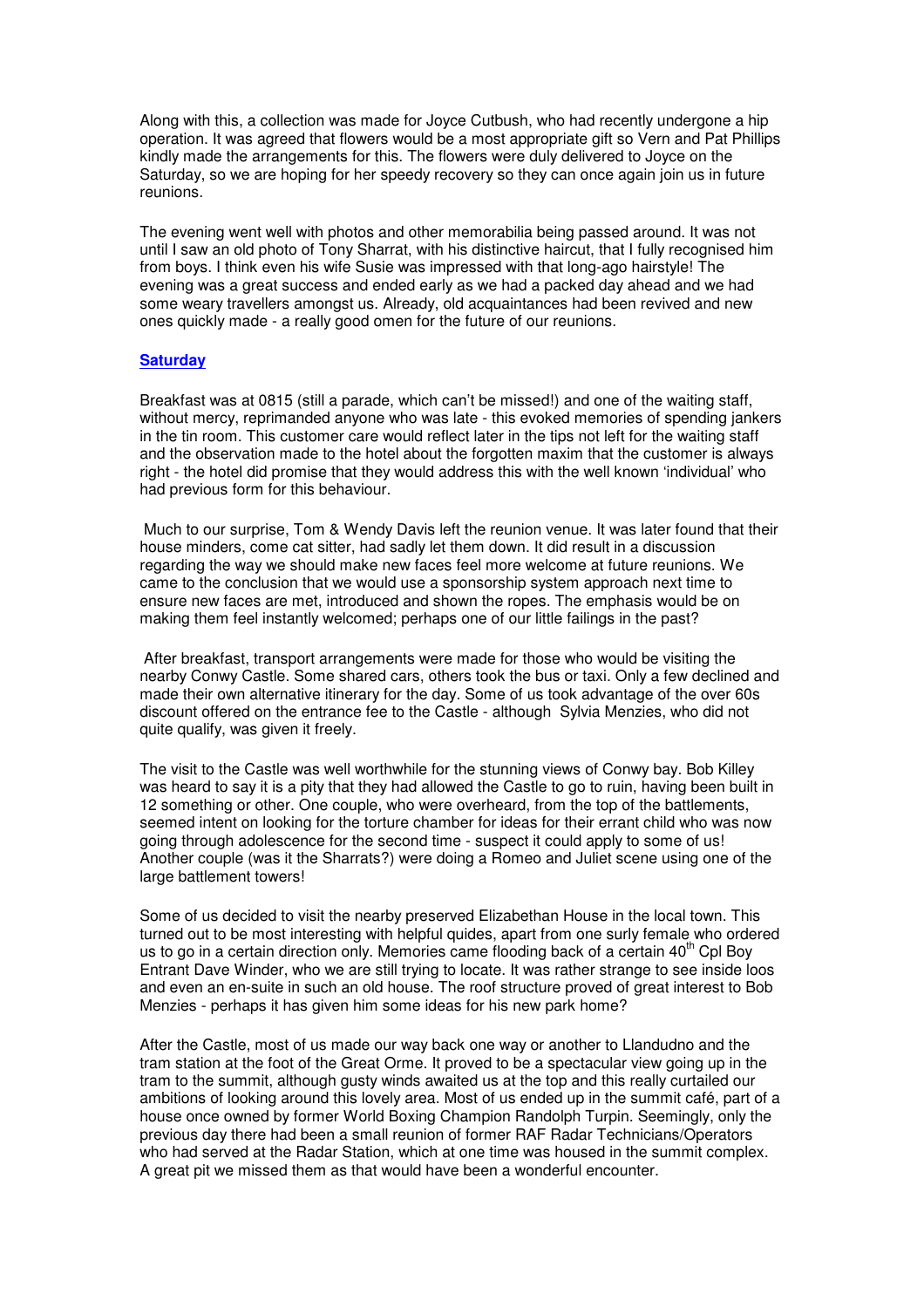The food offered in the summit complex was good although, as expected, a bit pricey. Some hardy souls ventured out onto the nearby slopes, bracing themselves against the gusting wind, to look at the spectacular views. A lot of us said we would return once again as it was such a fascinating place. My dear wife, Rose, wished to return and perhaps stay a night in the B&B which was said to be perched precariously on the edge of the Great Orme itself.

 Despite the gusting wind, some brave souls decided to walk down rather than go back on the tram, what with its open windows and having to change trams just above halfway. I do believe they got to the bottom of the Orme well before a party of us on the tram - having both started at the same time!

 Those walking along the prom soon found a large RAF recruiting display and spent time strolling around. Bob Killey even tried to re-enlist but was soon seen as a fraud when they spotted him wearing a demob blazer! Most surprising of all, was the appearance of the 'Red Arrows' shortly after 1600 hrs doing a 40 minute display over the seafront. As usual, they gave a superb display, this despite the gusting wind conditions, which had sadly ensured the cancellation of other aircraft taking part in the display.

 After the evening meal no time was wasted in securing nearly half of the lounge in preparation for the evenings entertainment. The singer turned out to be an improvement on Eurovision man from the previous night. Couples were soon up dancing, that is if they could get on the floor as the singer had crowded out the dance floor with his own family members we soon changed that!

What a wonderful surprise we had early in the evening when Ron Sear (Radar man) turned up unexpectedly. Seemingly, he had been yachting in the area and, in anycase lived in nearby Liverpool, so thought he would drop in. Ron found out about our Web Site just a short time ago; this all goes to prove that we still have many out there from the  $40<sup>th</sup>$  who are unaware of our Reunions. However, we do know that the Squadron Researchers do a wonderful job trying to contact former lads and have been quite successful. Back to Ron, he seemed to be transfixed with a Cheshire cat grin all night - we were all rather pleased, too.

 A raffle was organised with the prizes mainly originating from RAF Cosford's gift shop. Elaine Justice did a brilliant job selling tickets - not only to our group but also the barman, along with the reception staff. Enough money was made to cover postage costs for this function along with a reserve for the 2006 Reunion. We even had some left over, which has since been donated to the Cosford Air Ambulance Service.

 Must not forget Bob Killey kind donation of a jumper to the raffle that he had run up himself with the Cosford logo on along with Reunion 2005 details. This was won by Dusty Millar, who thought the coat hanger it was hung on was the first prize! Dusty proudly wore it the next morning (not the coat hanger!), and why not.

 The evening went really well, apart from poor Peter Lyver having to dash out and get his shoulder clicked back into place by his dear wife Mavis. Peter soon returned, determined not to be beaten. Memorabilia was still being passed around with firm promises from some to trace more of the lost  $40<sup>th</sup>$  Boys. The ladies had by now really gelled with each other looking more and more as if they were the reason for the reunion rather than the men! The last two persons seen standing (just about) at the bar were Eric and Steve; as a consequence of this they were a bit adrift at the breakfast parade next morning. We have now found out who this 'we' is that Eric mentioned earlier!

#### **Sunday**

Rooms were quickly vacated and cars packed even before breakfast, some had a long way to go. Final farewells were made with firm promises of stopping in contact, Others, had already declared an interest in the 2006 Cyprus Reunion. It was suggested that we approach the 41<sup>st</sup> Entry Web Master (Steve volunteered to do this) and see if they would declare any interest in